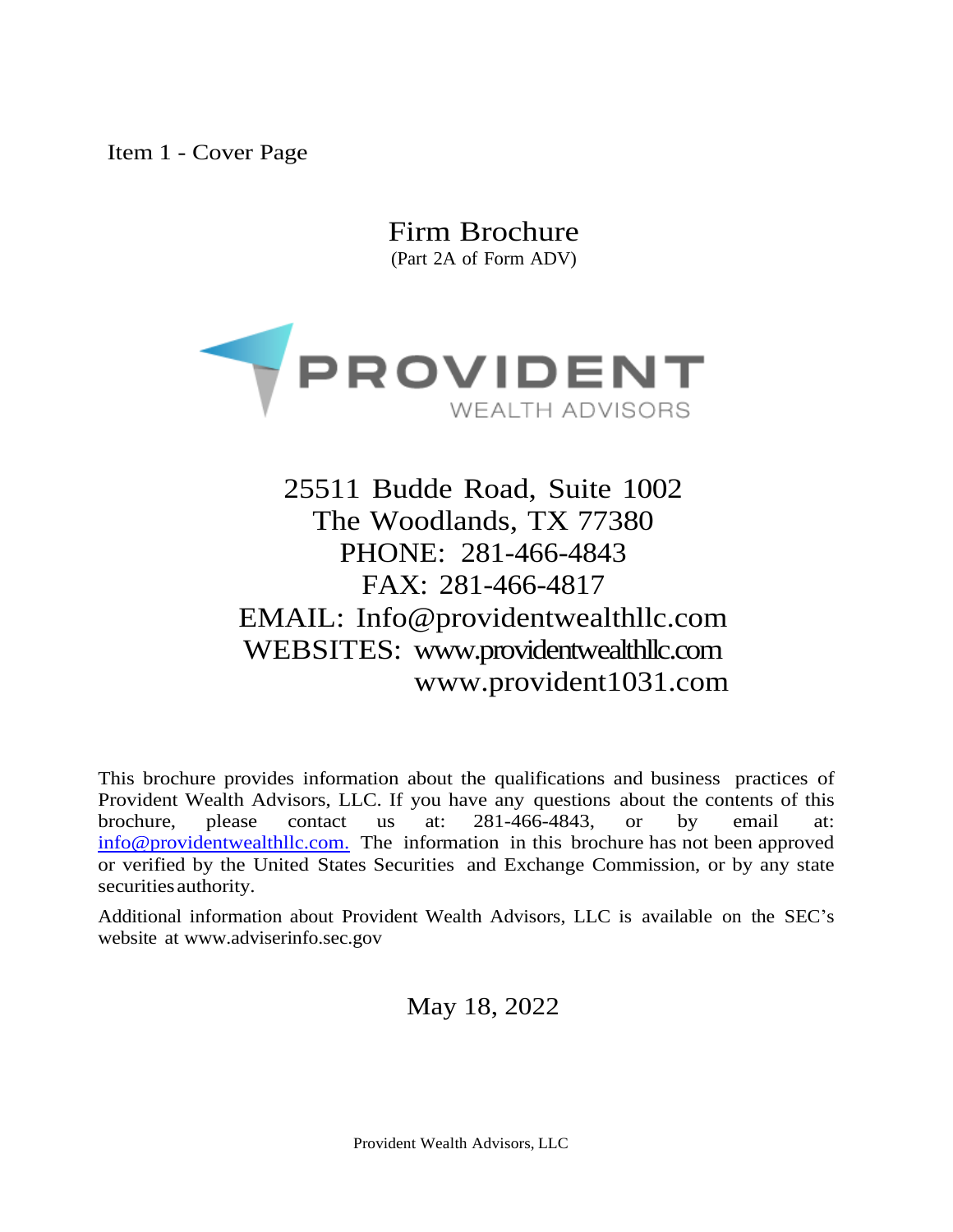# <span id="page-1-0"></span>Item 2: Material Changes

#### Annual Update

The Material Changes section of this brochure will be updated annually when material changes occur since the previous release of the Firm Brochure.

#### Material Changes Since the Last Update

Since our last annual filing on February 23, 2021 we have the following material changes to disclose: We have disclosed the relationship between Daniel Goodwin and AAG Capital, Inc.

#### Full Brochure Available

If you would like to receive a complete copy of our Firm Brochure, please contact us by telephone at: 281-466-4843 or by email at: [Info@providentwealthllc.com.](mailto:Info@providentwealthllc.com)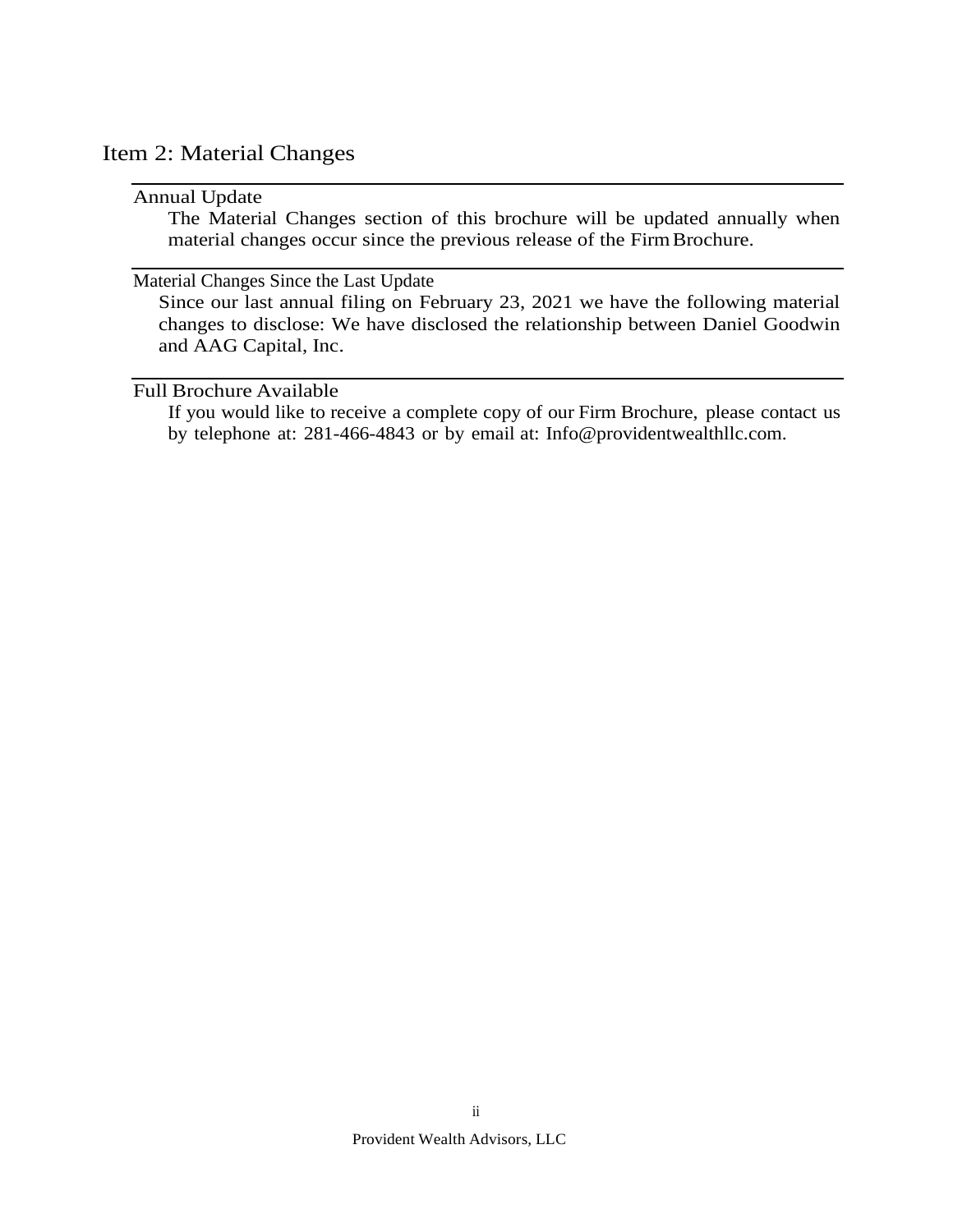# Item 3: Table of Contents

| Item 8: Methods of Analysis, Investment Strategies and Risk of Loss  9 |  |
|------------------------------------------------------------------------|--|
|                                                                        |  |
|                                                                        |  |
|                                                                        |  |
|                                                                        |  |
|                                                                        |  |
|                                                                        |  |
|                                                                        |  |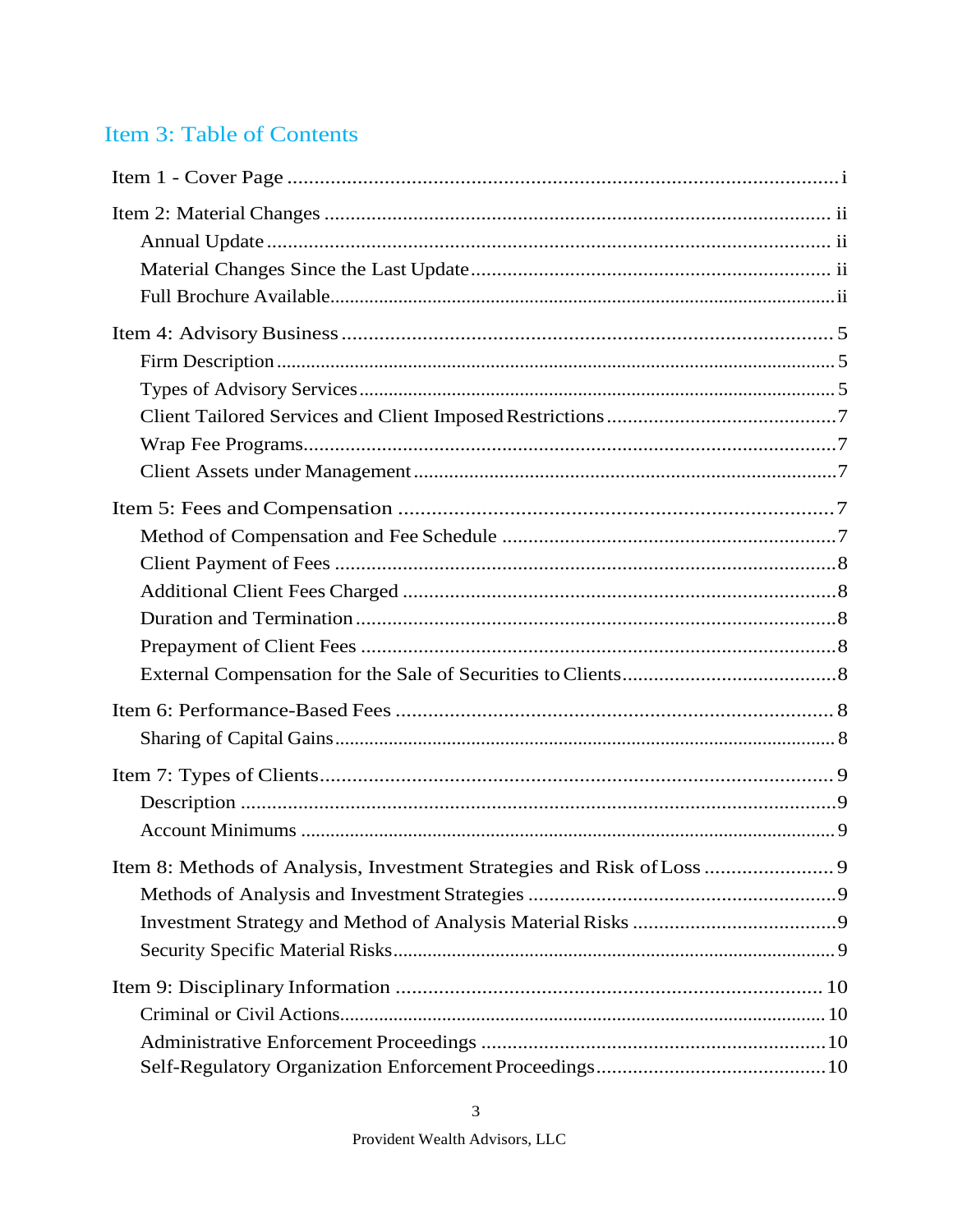| Material Relationships Maintained by this Advisory Business & Conflicts of Int11<br>Recommendations or Selections of Other Investment Advisors & Conflicts of Int 11                                                                                                                               |  |
|----------------------------------------------------------------------------------------------------------------------------------------------------------------------------------------------------------------------------------------------------------------------------------------------------|--|
| Item 11: Code of Ethics, Participation or Interest in Client Transactions and<br>Investment Recommendations Involving a Material Financial Interest &<br>Advisory Firm Purchase of Same Securities recommended to Clients &<br>Client Securities Recommendations or Trades and Concurrent Advisory |  |
| Factors Used to Select Broker-Dealers for Client Transactions  13                                                                                                                                                                                                                                  |  |
| Schedule for Periodic Review of Client Accounts or Financial Consultations &                                                                                                                                                                                                                       |  |
| Economic Benefits Provided to the Advisory Firm from External Sources and                                                                                                                                                                                                                          |  |
|                                                                                                                                                                                                                                                                                                    |  |
|                                                                                                                                                                                                                                                                                                    |  |
|                                                                                                                                                                                                                                                                                                    |  |
| Balance Sheet<br>Financial Conditions Reasonably Likely to Impair Advisory Firm's Ability                                                                                                                                                                                                          |  |
|                                                                                                                                                                                                                                                                                                    |  |
|                                                                                                                                                                                                                                                                                                    |  |
|                                                                                                                                                                                                                                                                                                    |  |

4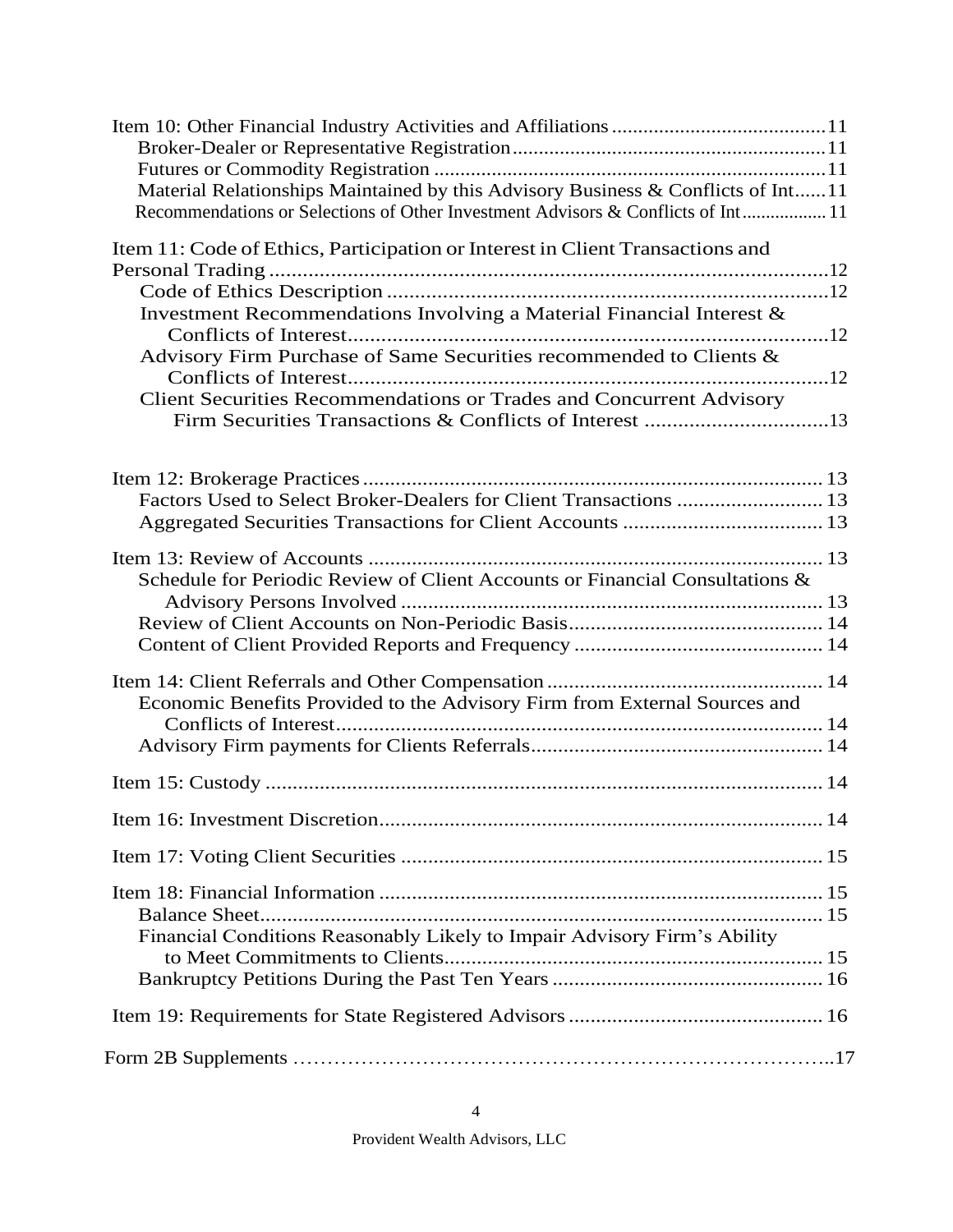# <span id="page-4-0"></span>**Item 4: Advisory Business**

### **Firm Description**

Provident Wealth Advisors, LLC, ("PWA") was founded in 2011. Daniel C. Goodwin is 100% owner.

PWA provides personalized confidential financial consulting and solicits for third party investment managers to individuals. Advice is provided through consultation with the client and may include: determination of financial objectives, identification of financial problems, cash flow management, insurance review, investment management, education funding, retirement consulting, and estate consulting.

PWA is a fee-based financial consulting firm. The Firm does not sell insurance, stocks, bonds, mutual funds, limited partnerships, or other commissioned products. The Firm's Managing Member is affiliated with an entity that sells financial insurance products.

Periodic reviews are communicated to provide reminders of the specific courses of action that need to be taken.

Other professionals (e.g., lawyers, accountants, insurance agents, etc.) are engaged directly by the client on an as-needed basis. Conflicts of interest will be disclosed to the client in the unlikely event they shouldoccur.

#### **Types of Advisory Services**

PWA furnishes investment advice through consultations.

On more than an occasional basis, PWA furnishes advice to clients on matters not involving securities, such as financial consulting matters and trust services that often include estate consulting.

#### FINANCIAL CONSULTING

If financial consulting services are applicable, the client will compensate PWA on either a flat fee or a fixed fee basis described in detail under "Fees and Compensation" section of this brochure. If you have additional questions, please feel free to ask your representative.

Flat fee planning at PWA is offered at a rate of \$300 per hour. The number of hours spent on financial planning services may vary based upon the scope of work, individual requirements, complexity of planning and other various factors. Flat fee services include: Tax Planning, Income Planning, Asset Protection, Portfolio Analysis, Insurance Planning, Estate Planning, Long Term Care Planning, College Planning, Cash Flow Management, Benefits Consulting, Pension Analysis, Social Security Analysis, Charitable Planning, Stock NUA Analysis, Divorce/QDRO Analysis, and more. Additional services will likely increase the number of hours required for your financial planning needs.

Fixed fee services include but are not limited to a thorough review of all applicable topics including Wills, Estate Plan/Trusts, Investments, and Insurance, and are based on the Membership Plan outlined below: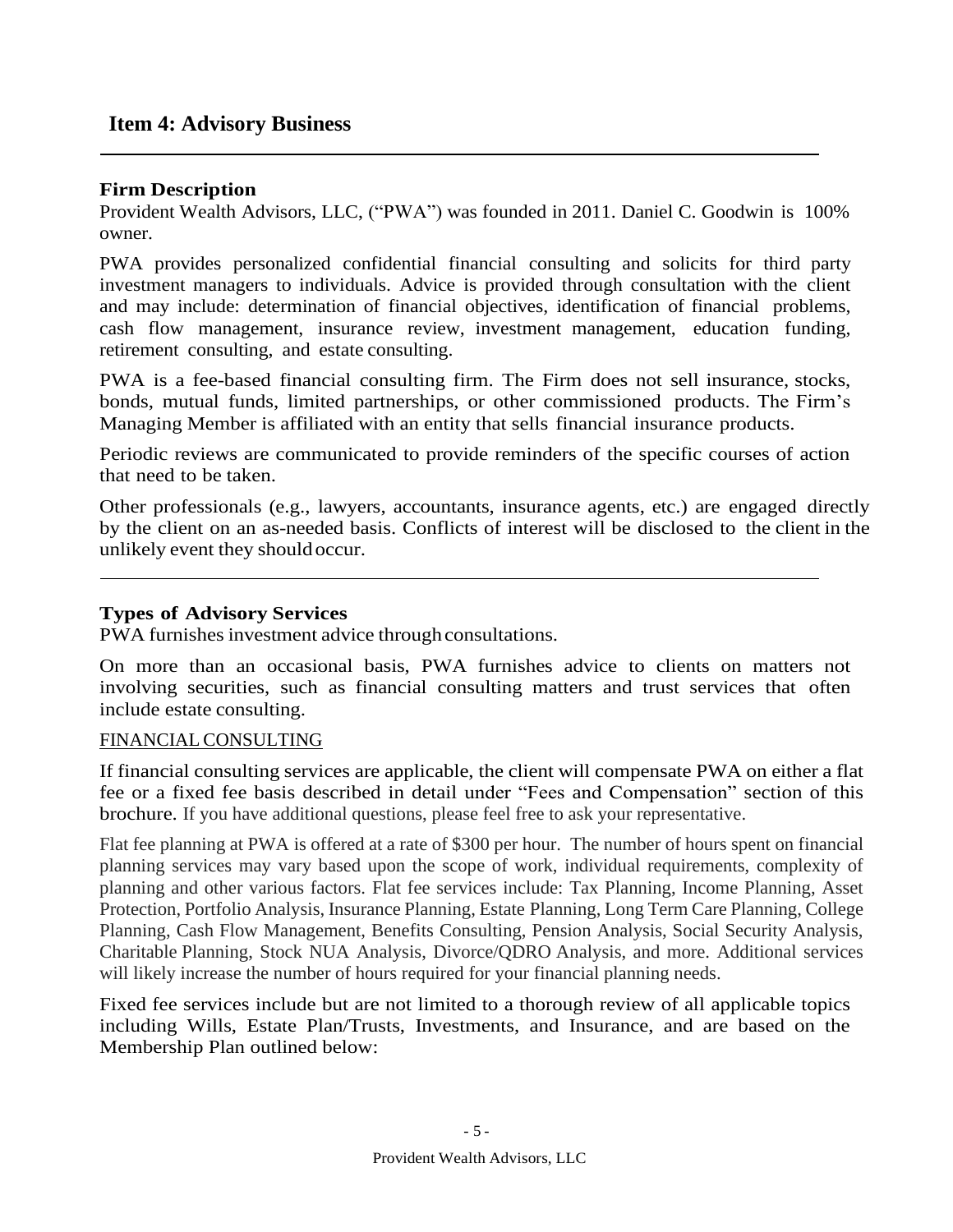

### STRATEGIC ADVANCED WEALTH MANAGEMENT

### **PRIMARY AIM**

Our Primary Aim is to dramatically change and improve the lives of our clients by leading them from fear, doubt and anxiety about their financial future to a life of peace and confidence so that they may live more powerful, intentional lives using their God given talents to enrich the lives of others.

### **CORE VALUES**

- We honor our fiduciary standards and at all times put our clients needs before our own
- The perspective of the client is the lens through which every decision is viewed in running our business
- . Our clients deserve our best effort, attitude and execution every day
- Trust and respect is earned, not given
- . We will always do what is right regardless of the cost

**PROVIDENT** 

**WEALTH ADVISORS** 

- Institutional Portfolio Access
- Access/Discounts CPA's, Legal, Tax
- Accredited Investor Only Portfolio of Private Equity & **Private Placements**
- Annual Review/ Risk Assessment
- M-F Advisor Access Questions, Recommendations
- Annual 401(k) Analysis/Allocation
- Comprehensive Financial Plan with Updates
- Tax Efficient Income Planning
- Insurance Annual Review
- College Planming
- WealthGuard
- Pension Analysis
- Special Access Family/Loved One's
- Social Security Analysis
- CPA Analysis NUA. Company Stock
- One Hour CPA Advanced Tax Planning
- Long Term Care Planning
- Legacy/Charitable Planning & Analysis
- VIP Access/Seating Private Client Events
- Annual Tax Planning CPA
- Mortgage/Real Estate Analysis
- Advanced Financial Analysis
- Divorce/QDRO Analysis
- Estate Planning Review
- Exclusive Client Special Events
- Provident Concierge Service Unlimited Calls/Emails/Planning Meetings
- Account Aggregation & Mobile Notifications

# \$99.00 per month No Charge for portfolios over \$1MM

#### 281.466.4843 | www.ProvidentWealthllc.com 25511 Budde Road, Suite 1002 | The Woodlands, TX 77380

Fee based financial planning and investment advisory services are offered by Provident Wealth Advisors, a Registered Investment Advisor in the State of Texas. Insurance products and services are offered through Goodwin Financial Group. Provident Wealth Advisors, and Goodwin Financial Group are affiliated companies. Provident Wealth Advisors collaborates with independent CPA's. Tax and Real Estate Attorneys, Private lenders and Private Banks, and other third party professionals to provide comprehensive and holistic planning. In some cases our clients may choose to engage the professional services of one of our strategic partners and may incur such associatied costs, in addition to Provident's monthly subscription cost. Provident FFCFO model will not cover the legal and tax professional cost of wills, tax returns, etc.

Provident Wealth Advisors, LLC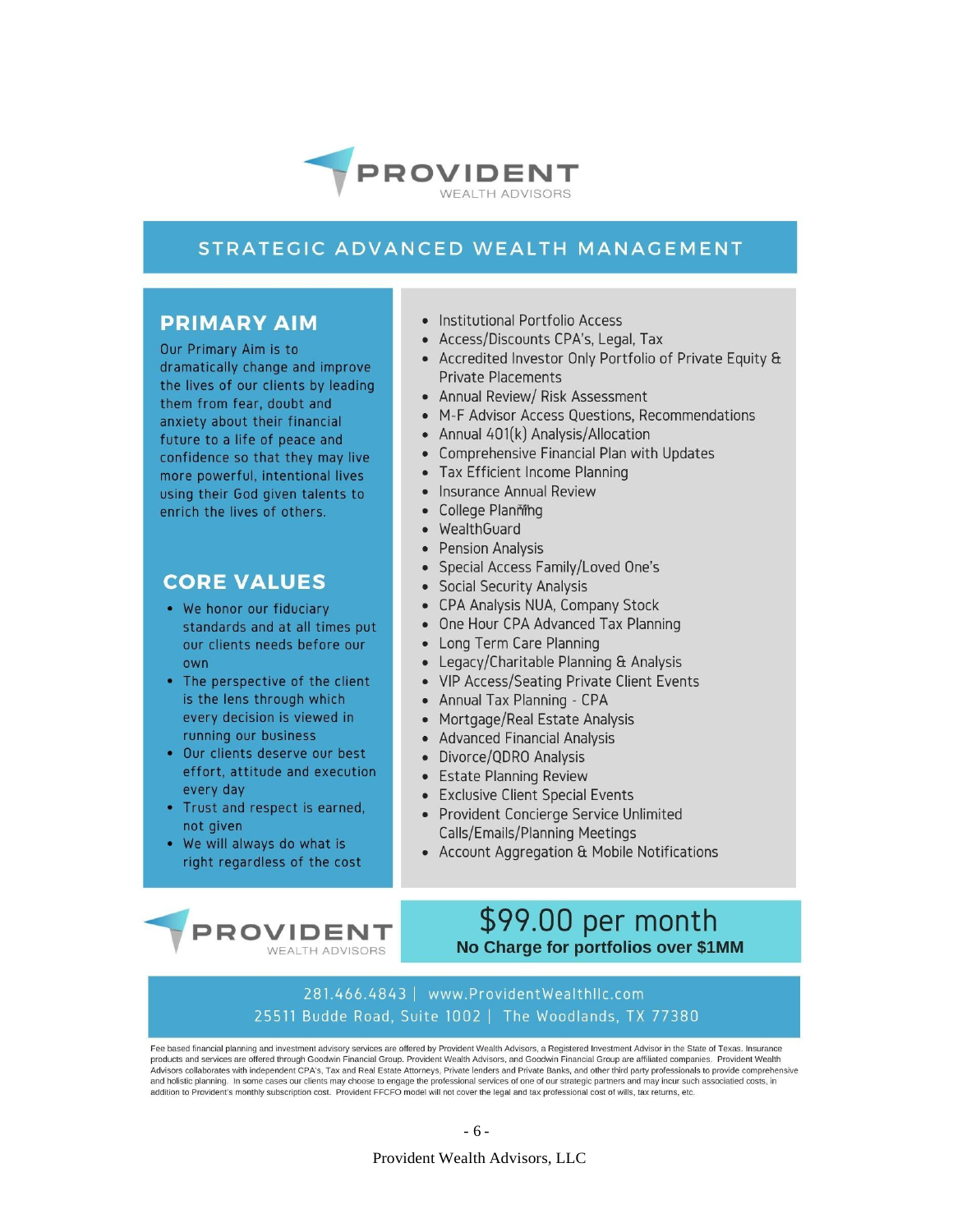The client is under no obligation to act upon the investment advisor's recommendation. If the client elects to act on any of the recommendations, the client is under no obligation to effect the transaction through PWA. Financial consultations will be completed and delivered inside of 6 months. Clients may terminate advisory services with 30 days written notice.

PWA does not provide tax and/or legal advice.

### **ClientTailored Services and ClientImposedRestrictions**

The goals and objectives for each client are documented in our client files. Investment strategies are created that reflect the stated goals and objective. Clients may impose restrictions on investing in certain securities or types of securities.

Agreements may not be assigned without written client consent.

### **Wrap FeePrograms**

PWA does not participate in wrap fee programs.

### **Client Assets under Management**

PWA does not manage client assets. Professional portfolio management is out sourced to institutional investment management firms.

# <span id="page-6-0"></span>**Item 5: Fees and Compensation**

### **Method of Compensation and Fee Schedule**

PWA bases its fees on fixed fees and solicitor fees from third-party money managers. PWA's third-party money management service fees are 0.99% of assets under management. This fee may be negotiable at the sole discretion of PWA.

### FINANCIAL CONSULTING

Financial Consulting fixed fees is based on the following Membership Plan:

• Strategic Advanced Wealth Management Membership \$99.00 per month

Financial Consulting flat fees are offered at a rate of \$300 per hour. The number of hours spent on financial planning services may vary based upon the scope of work, individual requirements, complexity of planning and other various factors. Flat fee services include: Tax Planning, Income Planning, Asset Protection, Portfolio Analysis, Insurance Planning, Estate Planning, Long Term Care Planning, College Planning, Cash Flow Management, Benefits Consulting, Pension Analysis, Social Security Analysis, Charitable Planning, Stock NUA Analysis, Divorce/QDRO Analysis, and more. Additional services will likely increase the number of hours required for your financial planning needs.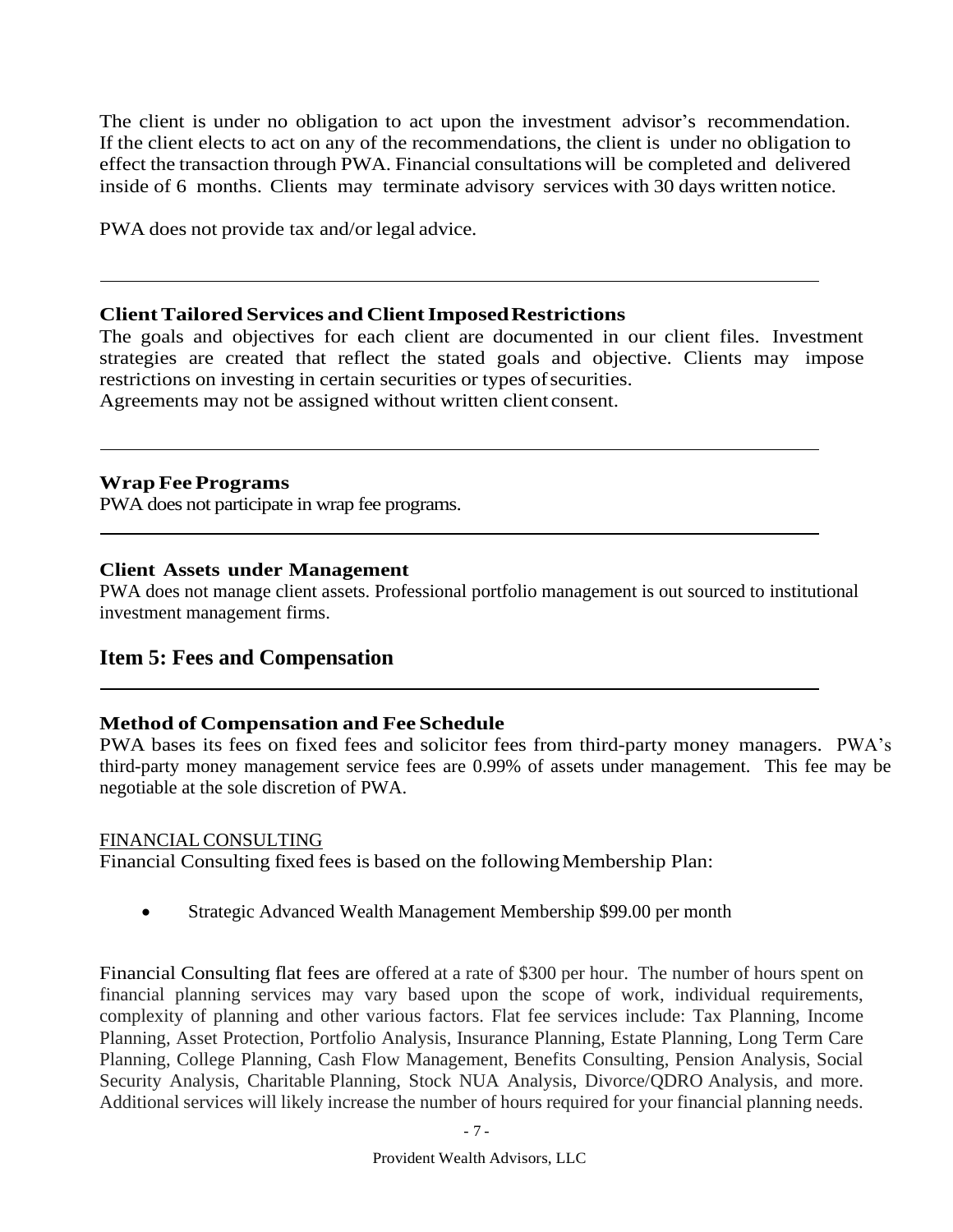Lower fees for these services may be available from other sources. The payment is due at the commencement of the consulting process.

#### **Client Payment of Fees**

Financial consulting fees are due at the commencement of the consulting process.

#### **Additional Client Fees Charged**

Custodians may charge transaction fees on purchases or sales of certain mutual funds and exchange-traded funds. These transaction charges are usually small and incidental to the purchase or sale of a security. The selection of the security is more important than the nominal fee that the custodian charges to buy or sell the security.

PWA, in its sole discretion, may waive its minimum fee and/or charge a lesser investment advisory fee based upon certain criteria (e.g., historical relationship, type of assets, anticipated future earning capacity, anticipated future additional assets, dollar amounts of assets to be managed, related accounts, account composition, negotiations withclients,etc.).

#### **Duration and Termination**

This Agreement shall become effective on the date written above and shall continue in effect until terminated by either party by giving to the other party thirty (30) days written notice. PWA is entitled to a pro rata share of work completed.

#### **Prepayment of ClientFees**

Financial consulting fees are due in advance.

#### **External Compensation for the Sale of Securities toClients**

PWA does not receive any external compensation for the sale of securities to clients, nor do any of the investment advisor representatives ofPWA.

# <span id="page-7-0"></span>**Item 6: Performance-Based Fees**

#### **Sharing of Capital Gains**

Fees are not based on a share of the capital gains or capital appreciation of managed securities.

PWA does not use a performance-based fee structure because of the potential conflict of interest. Performance-based compensation may create an incentive for the adviser to recommend an investment that may carry a higher degree of risk to theclient.

# <span id="page-7-1"></span>**Item 7: Types of Clients**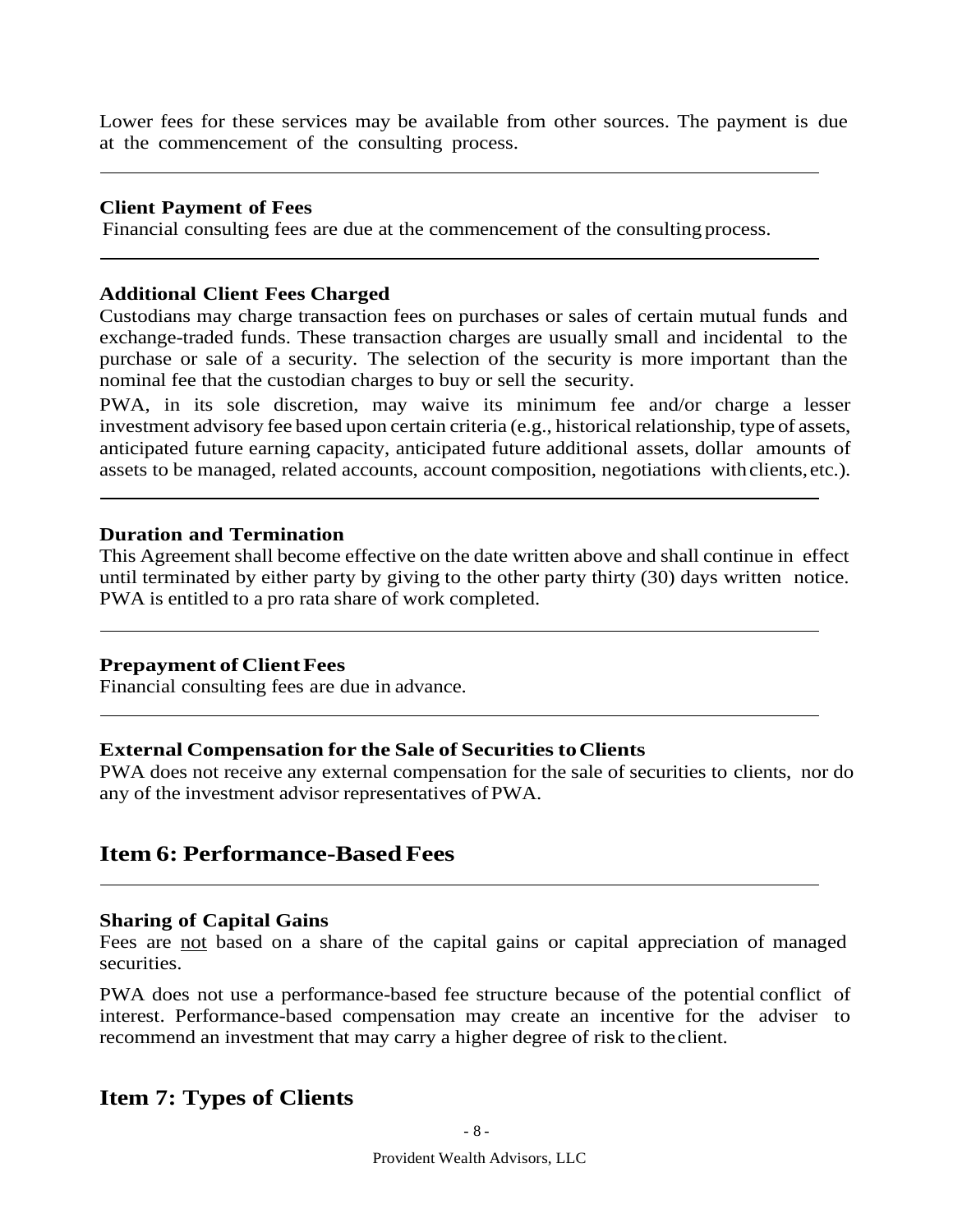### **Description**

PWA provides investment advice to individuals. Client relationships vary in scope and length ofservice.

### **AccountMinimums**

PWA does not require a minimum to open an account.

# <span id="page-8-0"></span>**Item 8: Methods of Analysis,Investment Strategies and Risk ofLoss**

### **Methods of Analysis and InvestmentStrategies**

Security analysis methods may include fundamental analysis, technical analysis, and cyclical analysis. Investing in securities involves risk of loss that clients should be prepared to bear.

The main sources of information may include financial newspapers and magazines, annual reports, prospectuses, and filings with the Securities and ExchangeCommission as well as Morning Star and other reporting services.

### **Investment Strategy and Method of Analysis Material Risks**

The investment strategy for a specific client is based upon the objectives stated by the client during consultations. The client may change these objectives at any time. Each client executes an Investment Policy Statement or Risk Tolerance that documents their objectives and their desired investmentstrategy.

### **Security Specific Material Risks**

All investment programs have certain risks that are borne by the investor. Our investment approach constantly keeps the risk of loss in mind. Investors face the following investment risks:

- Interest-rate Risk: Fluctuations in interest rates may cause investment prices to fluctuate. For example, when interest rates rise, yields on existing bonds become less attractive, causing their market values to decline.
- Market Risk: The price of a security, bond, or mutual fund may drop in reaction to tangible and intangible events and conditions. This type of risk is caused by external factors independent of a security's particular underlying circumstances. For example, political, economic and social conditions may trigger market events.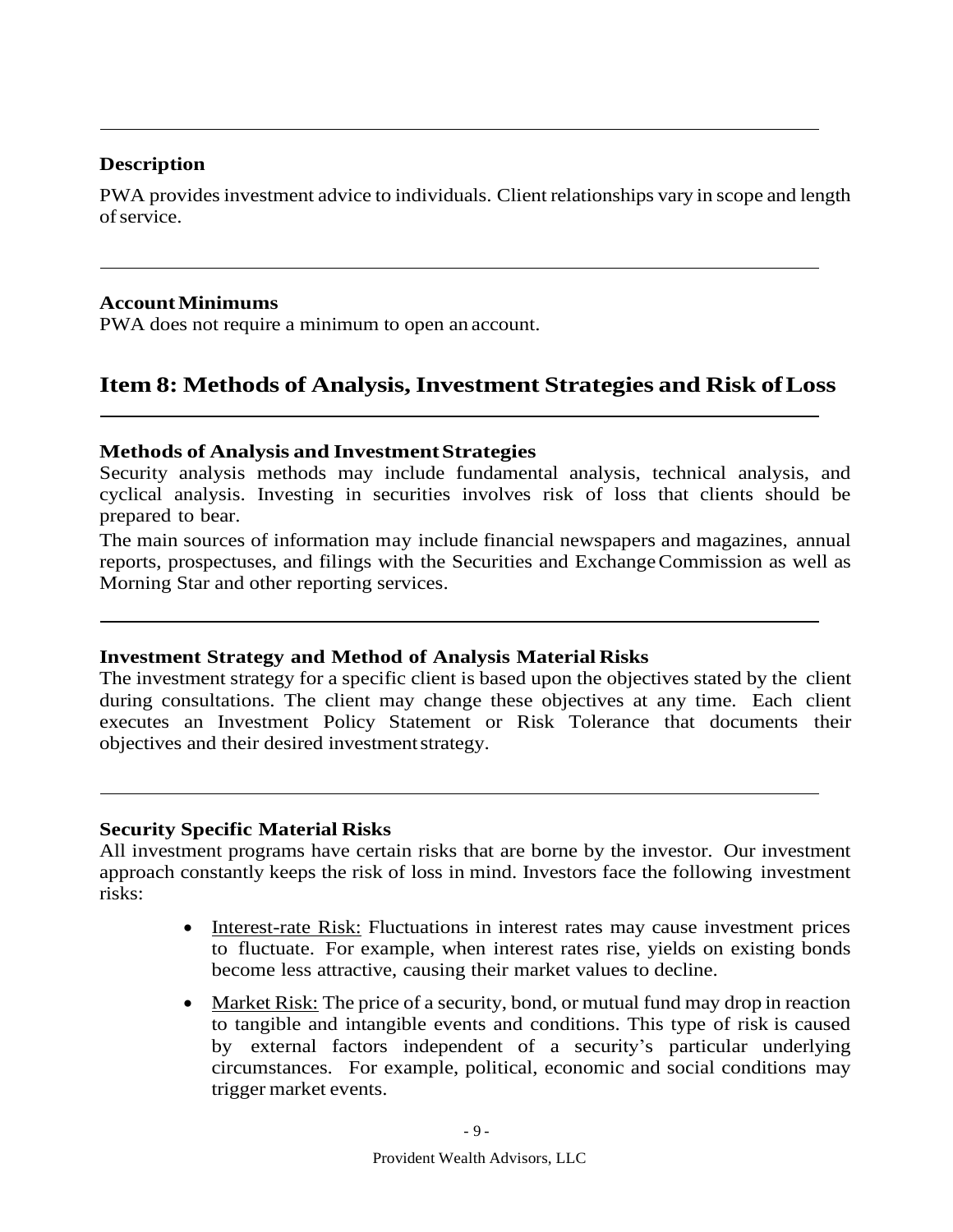- Inflation Risk: When any type of inflation is present, a dollar today will buy more than a dollar next year, because purchasing power is eroding at the rate of inflation.
- Currency Risk: Overseas investments are subject to fluctuations in the value of the dollar against the currency of the investment's originating country. This is also referred to as exchange rate risk.
- Reinvestment Risk: This is the risk that future proceeds from investments may have to be reinvested at a potentially lower rate of return (i.e. interest rate). This primarily relates to fixed income securities.
- Business Risk: These risks are associated with a particular industry or a particular company within an industry. For example, oil-drilling companies depend on finding oil and then refining it, a lengthy process, before they can generate a profit. They carry a higher risk of profitability than an electric company which generates its income from a steady stream of customers who buy electricity no matter what the economic environment is like.
- Liquidity Risk: Liquidity is the ability to readily convert an investment into cash. Generally, assets are more liquid if many traders are interested in a standardized product. For example, Treasury Bills are highly liquid, while real estate properties are not.
- Financial Risk: Excessive borrowing to finance a business' operations increases the risk of profitability, because the company must meet the terms of its obligations in good times and bad. During periods of financial stress, the inability to meet loan obligations may result in bankruptcy and/or a declining market value.

# <span id="page-9-0"></span>**Item 9: Disciplinary Information**

#### **Criminal or Civil Actions**

None. The Firm and its management have not been involved in any criminal or civil action.

### **Administrative Enforcement Proceedings**

None. The Firm and its management have not been involved in administrative enforcement proceedings.

#### **Self-Regulatory Organization Enforcement Proceedings**

<span id="page-9-1"></span>None. The Firm and its management have not been involved in legal or disciplinary events related to past or present investment clients.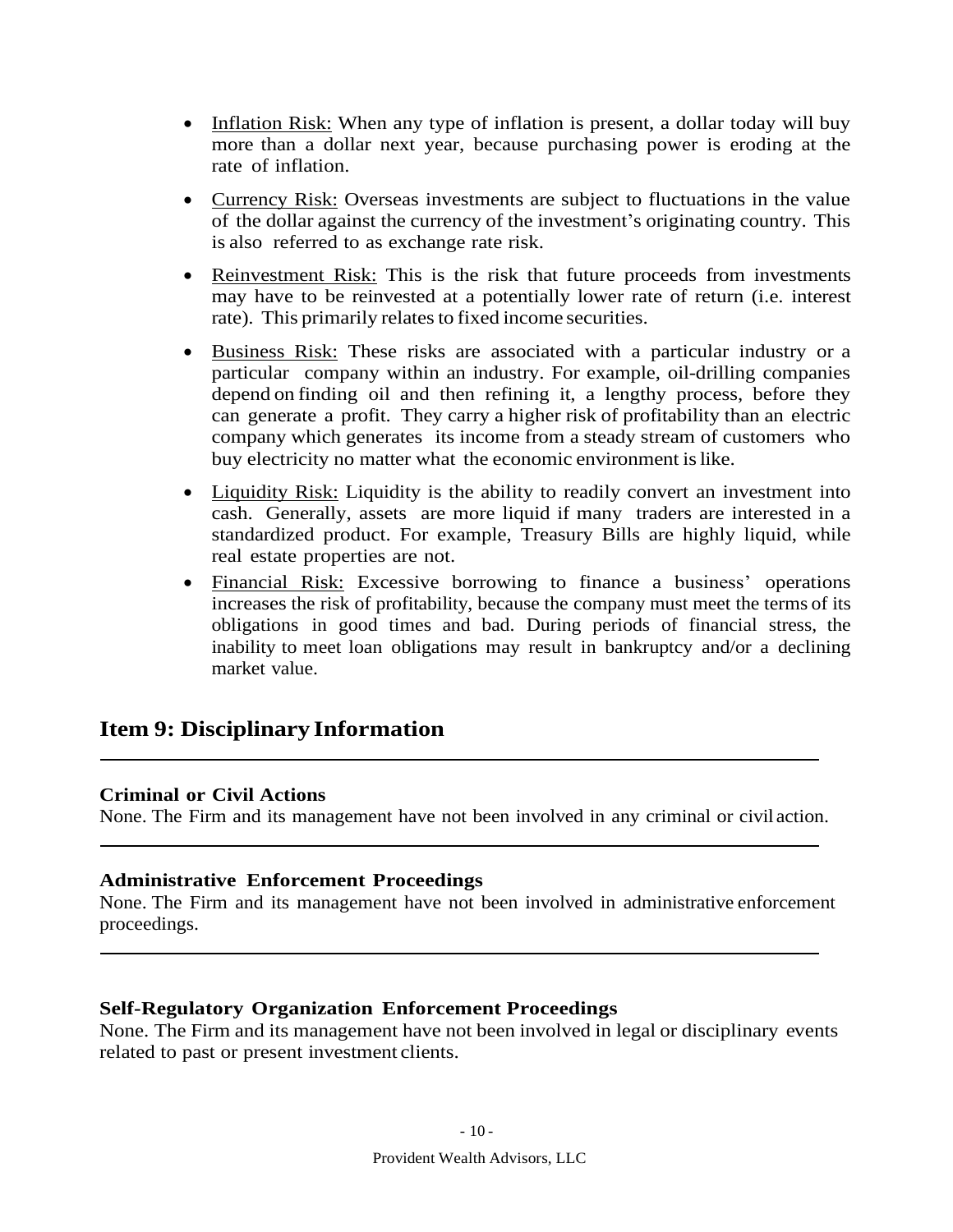# **Item 10: Other Financial Industry Activities and Affiliations**

### **Broker-DealerorRepresentativeRegistration**

Daniel Goodwin is a registered representative of AAG Capital, Inc., a FINRA-member Broker-Dealer. They may recommend securities products that will pay them a commission through their broker-dealer relationship. When such recommendations or sales are made, a conflict of interest exists as Mr. Goodwin may receive more commissions from the sale of these products than from providing you with advisory services. Mr. Goodwin spends approximately 49% of his time in this role. We require that all representatives disclose this conflict of interest when such recommendations are made. We also require representatives to disclose to clients that they may purchase recommended products from other representatives not affiliated with us. Our Code of Ethics requires our representatives do what is in the client's best interests at all times. Our CCO monitors all transactions to ensure that representatives put their clients first, not the commission they may receive. The broker-dealer also monitors all transaction to make certain they are suitable for the client.

### **Futures or CommodityRegistration**

Neither PWA nor its employees are registered or has an application pending to register as a futures commission merchant, commodity pool operator, or a commodity trading advisor.

### **Material Relationships Maintained by this AdvisoryBusiness and Conflicts of Interest**

Managing Member, Daniel C. Goodwin, has a financial affiliated business as an Insurance Agent (license #1326223). From time to time, he will offer clients advice or products from this activity. Insurance products and services are offered through Goodwin Financial Group, of which Daniel C. Goodwin is 100% owner.

Daniel C. Goodwin works with various real estate syndication sponsors, who are not affiliated with Provident Wealth Advisors, on Delaware Statutory Trusts (DST), Qualified Opportunity Zones (QOZ), Real Estate Investment Trusts (REITS) and other alternative investments. The purpose of these relationships is to assist clients with investment advice. Daniel C. Goodwin will not receive commissions from these companies but Provident Wealth Advisors will receive compensation for those clients who elect to enter into an advisory agreement with Provident Wealth Advisors.

Provident Wealth Advisors does from time to time receive marketing reimbursements and/or marketing assistance from various real estate syndication sponsors for DST's, Alternatives, REITS' Private Equity, Interval funds and/or Qualified Opportunity Zones.

These practices represent potential conflicts of interest because it gives an incentive to recommend products and services based on obtaining new clients. We require that all representatives disclose this conflict of interest when such recommendations are made. Our fiduciary duty to all our advisory clients requires us to do what is in our client's best interest at all times. Our CCO reviews and monitors our recommendations. Clients have the option to hire any advisor of their choice.

Provident Wealth Advisors, LLC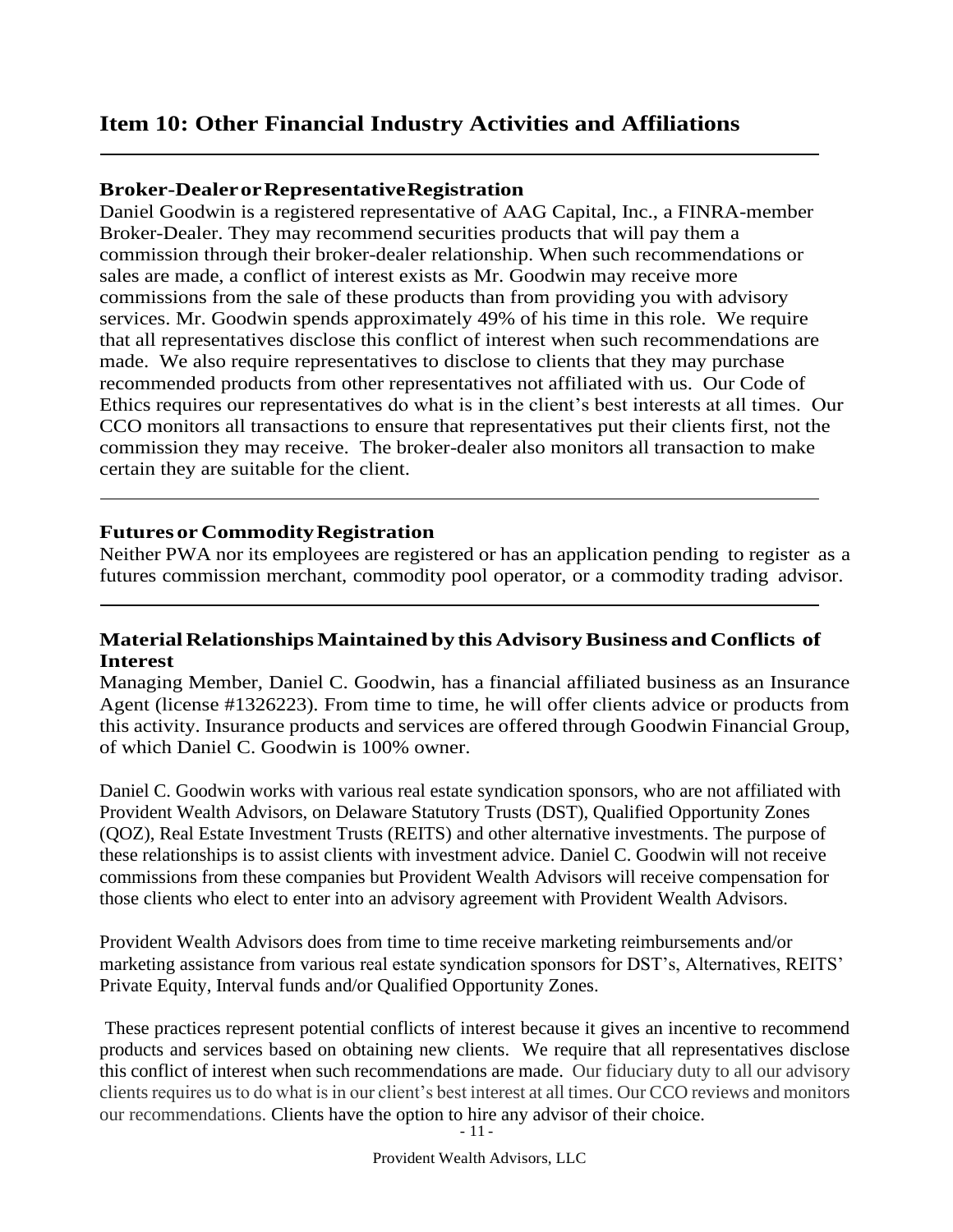### **Recommendations or Selections of Other Investment Advisors and Conflictsof Interest**

PWA solicits the services of Third-Party Money Managers to manage client accounts. In such circumstances, PWA receives solicitor fees from the Third-Party Manager. This situation creates a conflict of interest. However, when referring clients to a third- party money manager, the client's best interest will be the main determining factor of PWA. These fees do not include brokerage fees that may be assessed by the custodial broker dealer. Fees for these services are based on a percentage of assets under management not to exceed any limit imposed by any regulatory agency. The final fee schedule is attached to Schedule C in PWA's Client Services Agreement.

Provident Wealth Advisors LLC receives as an incentive from a portion of Brookstone Capital Management's management fees. This produces an economic incentive for us to recommend that you use the services of Brookstone Capital Management. This represents a material conflict of interest. We require that all IARs disclose this conflict of interest when such recommendations are made. Also, we require IARs to disclose that Clients may purchase recommended securities from other registered representatives not affiliated with us.

Thissolicitor relationship is disclosed to the client in each contract between PWA and Third-Party Money Manager. PWA does not charge additional management fees for Third Party managed account services. Client's signature is required to confirm consent for services within Third-Party Investment Agreement. Client's initials are required on PWA's Client Services Agreement to acknowledge receipt of Third Party fee schedule and required documentsincludingADV2disclosures.

# <span id="page-11-0"></span>**Item 11: Code of Ethics, Participation or Interest in Client Transactions and Personal Trading**

### **Code of Ethics Description**

The employees of PWA have committed to a Code of Ethics. The purpose of our Code of Ethics is to ensure that when employees buy or sell securities for their personal account, they do not create actual or potential conflict with our clients. We do not allow any employees to use non-public material information for their personal profit or to use internal research for their personal benefit in conflict with the benefit to our clients. Employees do not have access to non-public information regarding any clients' purchase or sale of securities, or non-public information regarding the portfolio holdings of any reportable fund. Employees are not involved in making securities recommendations to clients, and do not have access to such recommendations that are non-public.

The Firm will provide a copy of the Code of Ethics to any client or prospective client upon request.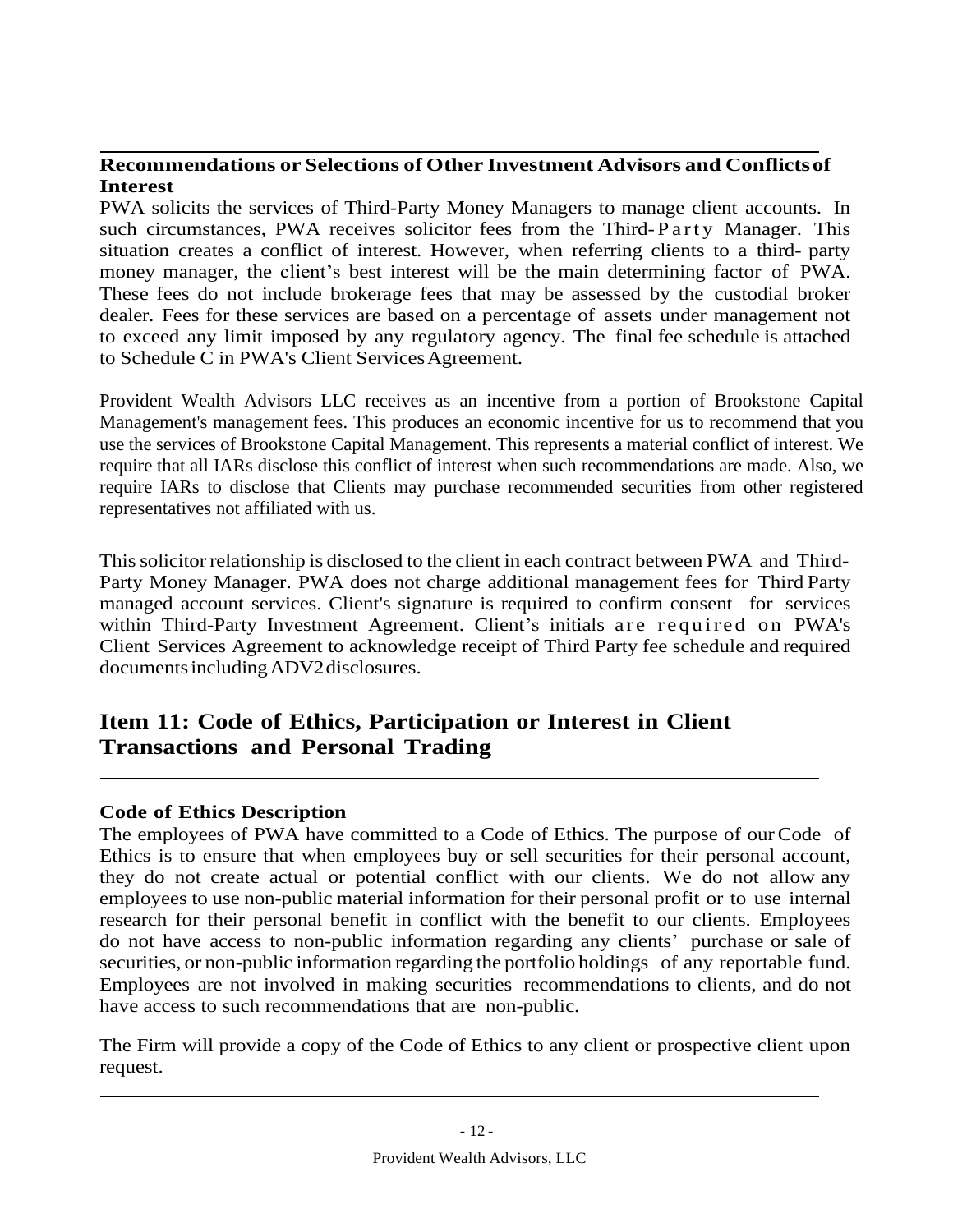### **InvestmentRecommendationsInvolvingaMaterialFinancialInterest and ConflictofInterest**

Neither PWA nor its employees recommend to clients securities in which we have a material financial interest.

### **Advisory Firm Purchase of Same Securities Recommended to Clientsand Conflicts of Interest**

PWA does not trade for itself or its clients' accounts and therefore there are no conflicts of interest for securities transactions.

### **Client Securities Recommendations orTrades and Concurrent AdvisoryFirm Securities Transactions** and **Conflicts** of **Interest**

PWA does not maintain a Firm proprietary trading account and does not have a material financial interest in any securities being recommended and therefore no conflicts of interest exist.

# <span id="page-12-0"></span>**Item 12: Brokerage Practices**

### **Factors Used to Select Broker-Dealers for Client Transactions**

As Daniel Goodwin is a registered representative of AAG Capital, Inc., Daniel Goodwin and representatives of Provident have a financial incentive to recommend the services of AAG Capital, Inc. However, Clients of Provident Wealth Advisors are under no obligation to choose a broker-dealer affiliated with us and may utilize a broker- dealer of the client's choosing. PWA willselect appropriate brokers based on a number of factorsincluding but not limited to their relatively low transaction fees and reporting ability. PWA relies on its broker to provide its execution services at the best prices available. Lower fees for comparable services may be available from other sources. Clients pay for any and all custodial fees in addition to the advisory fee charged by PWA.

- Directed Brokerage PWA utilizes Third Party Money Managers and therefore it does not take direction from clients as to what broker-dealer to use.
- Best Execution

Investment advisors who manage or supervise client portfolios on a discretionary basis have a fiduciary obligation of best execution. PWA does not exercise discretion of client accounts.

Soft Dollar Arrangements

Provident Wealth Advisors does from time to time receive marketing reimbursements and/or marketing assistance from various real estate syndication sponsors for DST's, Alternatives, REITS' Private Equity, Interval funds and/or Qualified Opportunity Zones.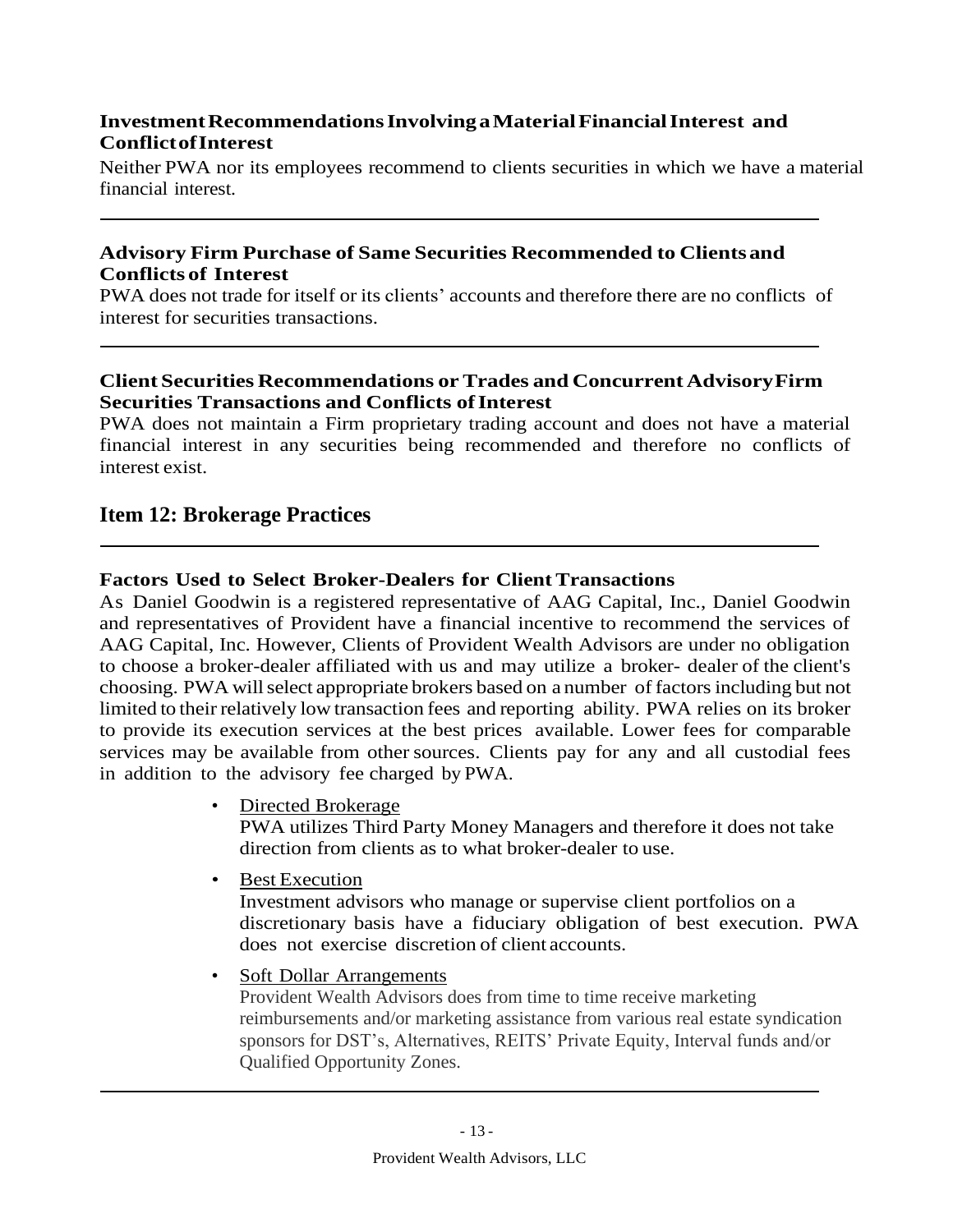#### **Aggregating Securities Transactions for Client Accounts**

PWA does not trade for its or its clients' accounts and therefore aggregation of securities transactions is not applicable.

### <span id="page-13-0"></span>**Item 13: Review of Accounts**

#### **Schedule for Periodic Review of Client Accounts or Financial Consultationsand Advisory Persons Involved**

Account reviews are performed annually by Daniel C. Goodwin, Chief Compliance Officer. Account reviews are performed more frequently when market conditions dictate. Financial consultations are considered complete when recommendations are delivered to the client and a review is done only upon request of client.

#### **Review of Client Accounts on Non-Periodic Basis**

Other conditions that may trigger a review of clients' accounts are changes in the tax laws, new investment information, and changes in a client's own situation.

#### **Content of Client Provided Reports andFrequenc**y

Clients receive account statements no less than quarterly for managed accounts. Account reports are issued by the Third-P arty Money Manager's custodian. Client receives confirmations of each transaction in account from Custodian.

# <span id="page-13-1"></span>**Item 14: Client Referrals and Other Compensation**

#### **Economic Benefits Provided to the Advisory Firm from External Sources and Conflicts of Interest**

PWA receives compensation for referring clients to Matson Money, Inc., Altruist, Howard Capital Management, Inc. and Brookstone Capital Management. Provident Wealth Advisors LLC receives as an incentive from a portion of Brookstone Capital Management's management fees. This produces an economic incentive for us to recommend that you use the services of Brookstone Capital Management. This represents a material conflict of interest. We require that all IARs disclose this conflict of interest when such recommendations are made. Also, we require IARs to disclose that Clients may purchase recommended securities from other registered representatives not affiliated with us.

#### **Advisory Firm Payments for Client Referrals**

<span id="page-13-2"></span>PWA does not compensate for client referrals.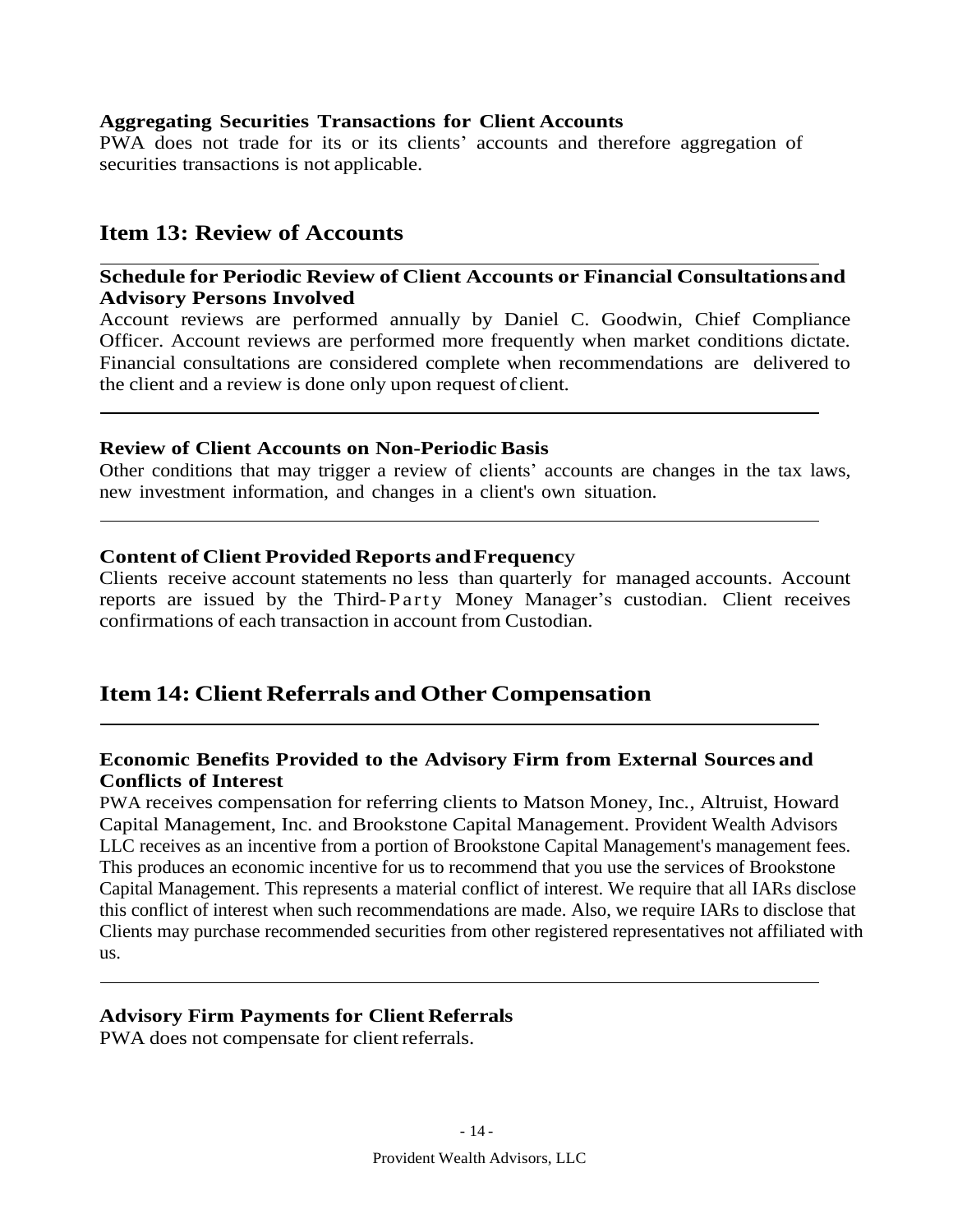# **Item 15: Custody**

### **Account Statements**

All assets are held at qualified custodians, which means the custodians provide account statements directly to clients at their address of record at least quarterly. Clients are urged to compare the account statements received directly from their custodians to the performance report statements prepared by the Third-Party Money Managers.

# <span id="page-14-0"></span>**Item 16: Investment Discretion**

### **Discretionary Authority for Trading**

If a client is provided investment advisory services through either of our third-party managers, the third-party manager and PWA will have discretionary authority over the assets in the clients account. If you provide discretion authority, which will be evidenced via the written, discretionary agreement between the client and the Adviser, PWA and the thirdparty manager. will have the authority to determine the following without your consent:

- Securities to be bought or sold for your account;
- Amount of securities to be bought or sold for your account;
- The section of Model Managers and whether to terminate a relationship with a Model Manager.

In all cases this discretion is exercised in a manner consistent with your stated investment objectives for your account. Please consult the third-party manager's brochure for additional information.

When active asset management services are provided on a discretionary basis the client will enter into a separate custodial agreement with the custodian. The custodian agreement will include a limited power of attorney to trade in the client's account(s) which authorizes the custodian to take instructions from us regarding all investment decisions for your account.

# <span id="page-14-1"></span>**Item 17: Voting Client Securities**

#### **Proxy Votes**

PWA does not vote proxies on securities. Clients are expected to vote their own proxies. The client will receive their proxies directly from the custodian of their account or from a transfer agent.

# <span id="page-14-2"></span>**Item 18: Financial Information**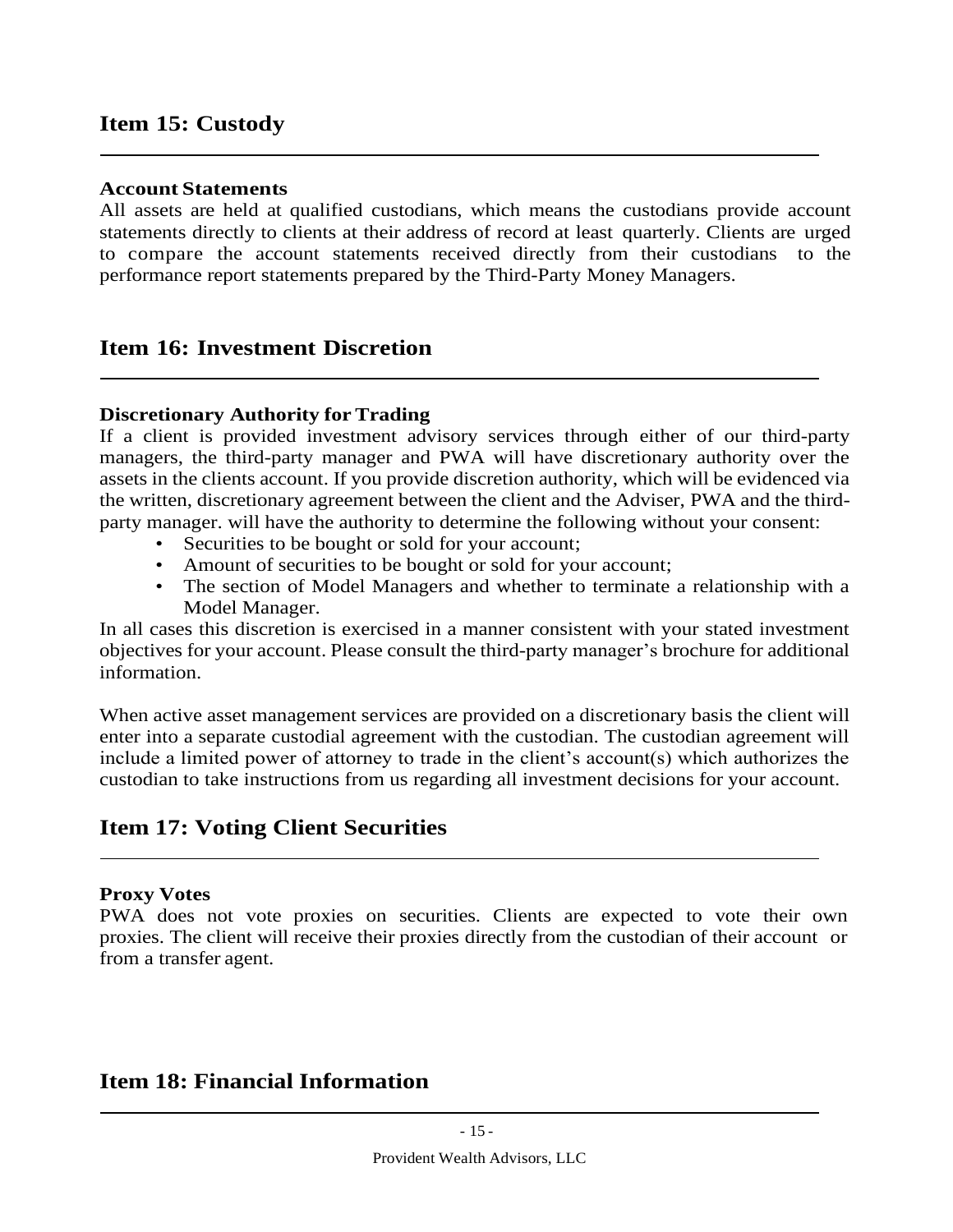### **Balance Sheet**

A balance sheet is not required to be provided because PWA does not serve as a custodian for client funds or securities and PWA does not require prepayment of fees of more than \$500 per client and six months or more in advance.

### **Financial Conditions Reasonably Likely to Impair Advisory Firm's Ability to Meet Commitments to Clients**

PWA has no condition that is reasonably likely to impair our ability to meet contractual commitments to our clients.

### **Bankruptcy Petitions During the Past Ten Years**

Neither PWA nor its management has had any bankruptcy petitions in the last ten years.

# **Item 19: Requirements for State Registered Advisors**

Education and business background, including any outside business activities for all management and supervised persons can be found in the Supplement to this Brochure (Part 2B of Form ADV).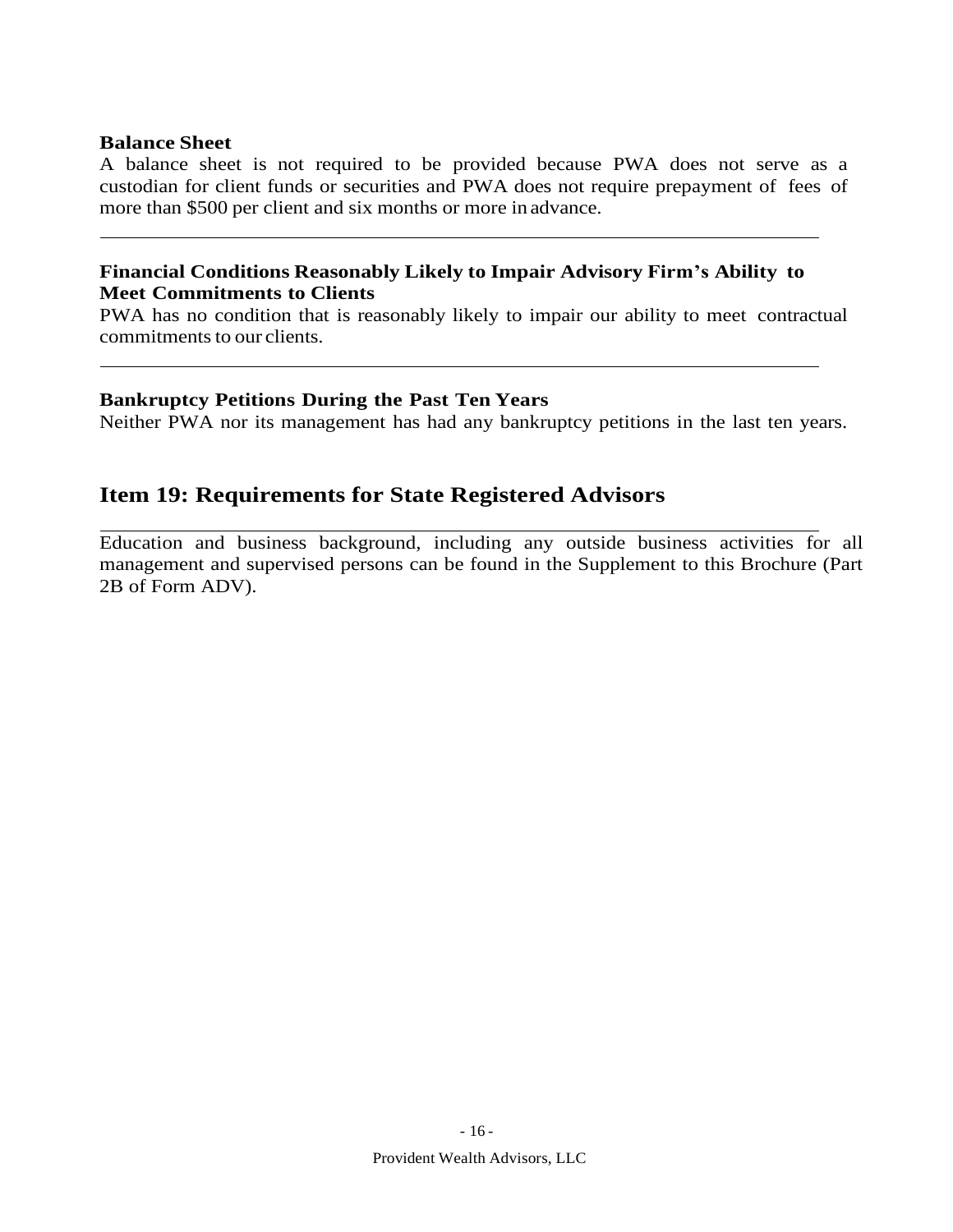**Item 1 – Cover Page**

Supervised Person Brochure (Part 2B of Form ADV)

**Daniel C. Goodwin**



25511 Budde Road, Suite 1002 The Woodlands, TX 77380 PHONE: 281-466-4843 FAX: 281-466-4817 EMAIL: [Info@providentwealthllc.com](mailto:Info@providentwealthllc.com) WEBSITES: www.providentwealthllc.com www.provident1031.com

This brochure supplement provides information about Daniel C. Goodwin and supplements the Provident Wealth Advisors' brochure. You should have received a copy of that brochure. Please contact Daniel C. Goodwin if you did not receive Provident Wealth Advisors' brochure or if you have any questions about the contents of this supplement.

Additional information about Daniel C. Goodwin is available on the SEC's website a[twww.adviserinfo.sec.gov.](http://www.adviserinfo.sec.gov/)

# **May 16, 2022**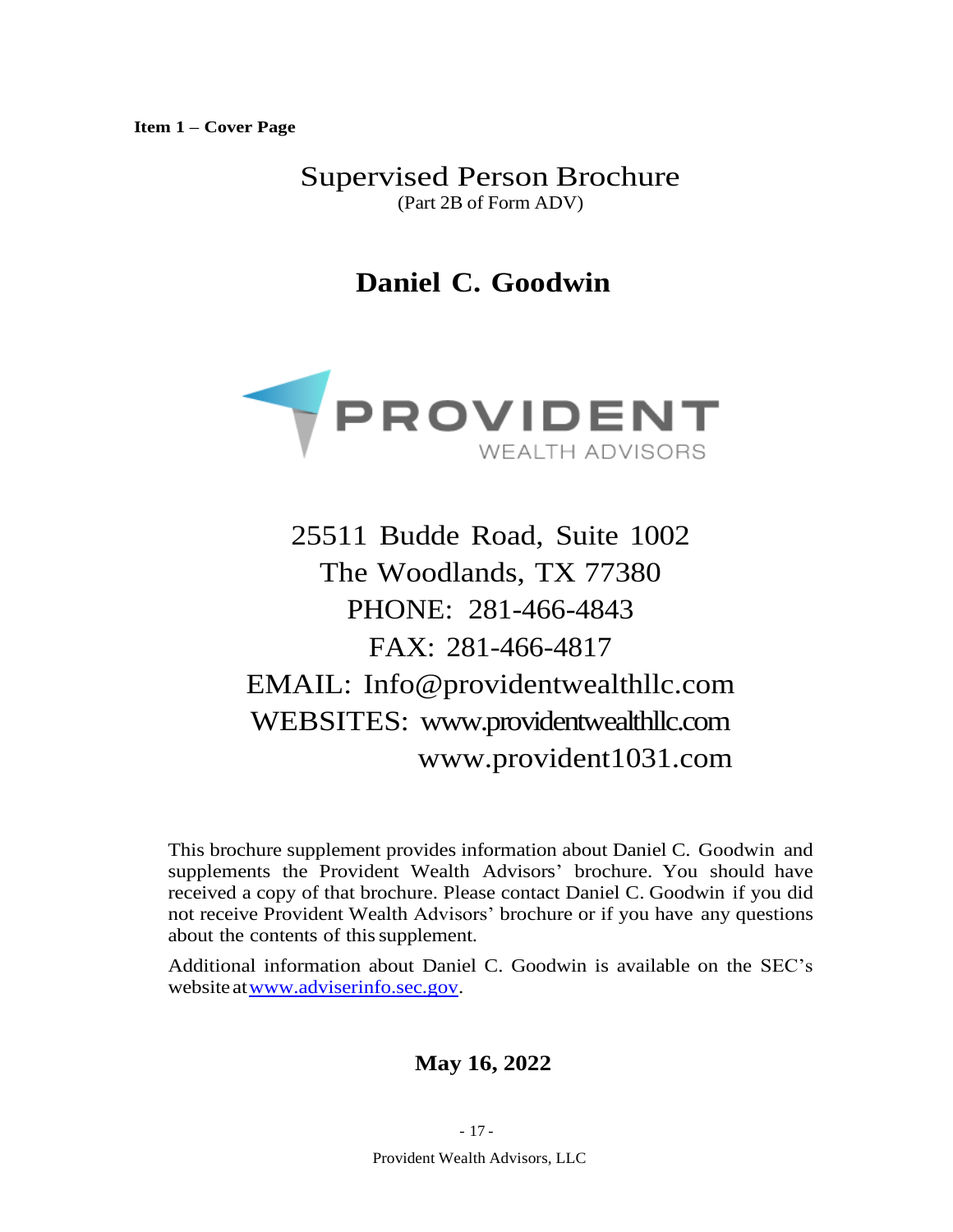# **Brochure Supplement (Part 2B of Form ADV) Supervised Person Brochure**

#### **Item 2: Educational Background and Business Experience**

#### **Daniel C. Goodwin CRD# 5752768**

Personal Information:

□ Date of birth: 1962

Educational Background:

□ Sam Houston State University; 1984

Business Experience:

- □ Provident Wealth Advisors, LLC; Managing Member/CCO/IAR; 03/2011 – Present
- □ AAG Capital, Inc.; Registered Representative; 03/2022- Present
- □ Provident Management LLC; 12/2016 Present
- □ Goodwin Financial Realty LLC; 4/2010 Present
- □ Goodwin Financial Group, Inc; Owner/Insurance Agent; 3/2005 - Present
- □ Hometrust Manager; 01/2007 -12/2016

#### **Item 3: Disciplinary Information**

Criminal or civil action in domestic, foreign or military court. **None**

Administrative proceeding before the SEC or any other federal or state regulatory agency. **None**

Proceeding before a self-regulatory organization (SRO). **None**

Proceeding in which professional attainment, designation or license was revoked or suspended. **None**

#### **Item 4: Other Business Activities**

Daniel C. Goodwin has a financial industry affiliated business as an insurance agent. Approximately 10% of his time is spent on this activity where he offers clients advice or products. Clients are not required to purchase any products.

Mr. Goodwin is also registered representative of AAG Capital, Inc. Mr. Goodwin may recommend securities products that will pay him a commission through their broker-dealer relationship. When such recommendations or sales are made, a conflict of interest exists as Mr. Goodwin may receive more commissions from the sale of these products than from providing you with advisory services. Mr. Goodwin spends approximately 49% of his time in this role. We require that all